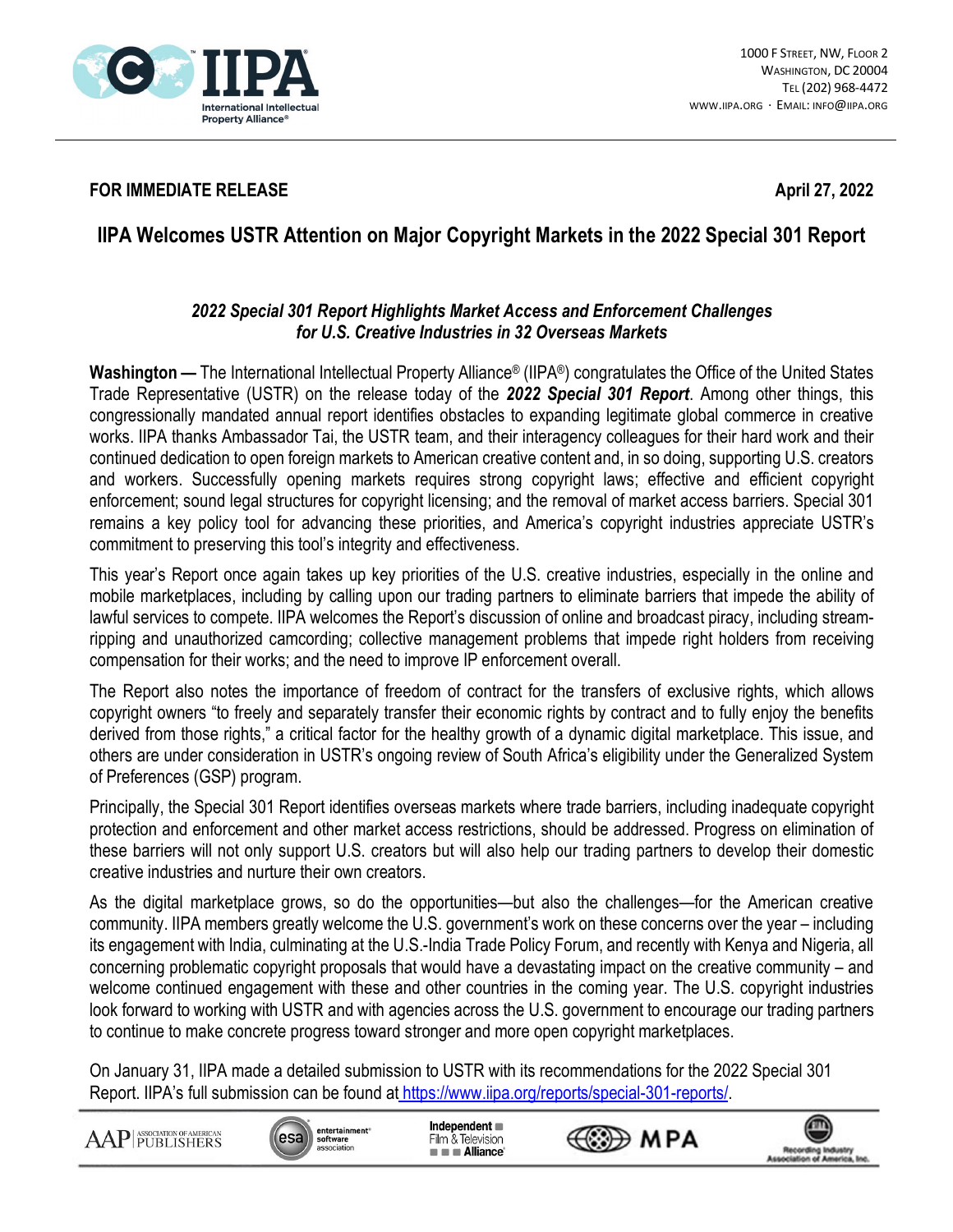In today's announcement:

• USTR lists 7 countries on the **Priority Watch List**, including key copyright markets like Argentina, Chile, China, India, Indonesia, and Russian Federation;

• USTR lists 20 countries on the Watch List, including key markets for creators like Brazil, Canada, Columbia, Mexico, Thailand, and Vietnam.

• USTR announced an Out-of-Cycle Review of Bulgaria.

The 2022 Special 301 Report lists the following countries:

| <b>USTR 2022 Special 301 Decisions</b> |                    |                            |
|----------------------------------------|--------------------|----------------------------|
| <b>Priority Watch List</b>             | <b>Watch List</b>  | <b>Out-of-Cycle Review</b> |
| Argentina                              | Algeria            | <b>Bulgaria</b>            |
| Chile                                  | <b>Barbados</b>    |                            |
| China                                  | <b>Bolivia</b>     |                            |
| India                                  | <b>Brazil</b>      |                            |
| Indonesia                              | Canada             |                            |
| <b>Russian Federation</b>              | Colombia           |                            |
| Venezuela                              | Dominican Republic |                            |
|                                        | Ecuador            |                            |
|                                        | Egypt              |                            |
|                                        | Guatemala          |                            |
|                                        | Mexico             |                            |
|                                        | Pakistan           |                            |
|                                        | Paraguay           |                            |
|                                        | Peru               |                            |
|                                        | Thailand           |                            |
|                                        | Trinidad & Tobago  |                            |
|                                        | Turkey             |                            |
|                                        | Turkmenistan       |                            |
|                                        | Uzbekistan         |                            |
|                                        | Vietnam            |                            |

## ###

**About the IIPA:** IIPA is a private sector coalition, originally formed in 1984, of trade associations representing U.S. copyright-based industries working to improve copyright protection and enforcement abroad and to open foreign markets closed by piracy and other market access barriers. IIPA represents producers and publishers of creative content on copyright, international trade policy, and similar issues. Members of the IIPA include Association of American Publishers (www.publishers.org), Entertainment Software Association (www.theesa.com), Independent Film & Television Alliance (www.ifta-online.org), Motion Picture Association (www.motionpictures.org), and Recording Industry Association of America (www.riaa.com). Collectively, IIPA's five member associations represent over 3,200 U.S. companies producing and distributing copyrightable content. The materials produced and distributed by IIPA member companies include entertainment software (including interactive video games for consoles, handheld devices, personal computers and the Internet) and educational software; motion pictures, television programming, DVDs and home video and digital representations of audiovisual works; music recorded in all formats (from digital files to CDs and vinyl) for streaming and other online services, as well as broadcasting, public performance and synchronization in audiovisual materials; and fiction and non-fiction books, educational, instructional and assessment materials, and professional and scholarly journals, databases and software in all formats.